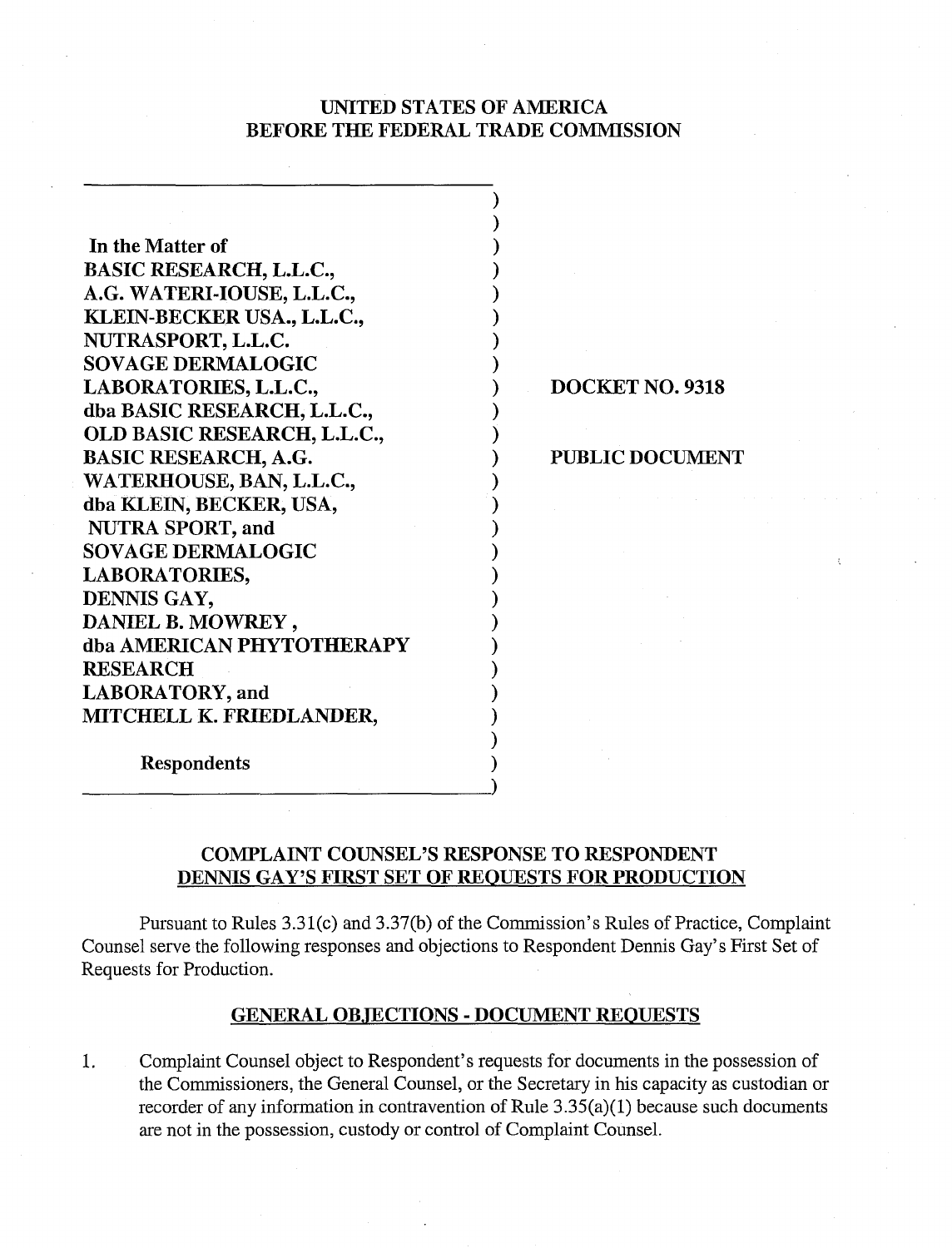- 2. Complaint Counsel object to Respondent's requests for documents prepared in anticipation of litigation or which seek disclosure of the theories and opinions of Complaint Counsel or Complaint Counsel's consultant or agent, on the grounds that such information is protected from disclosure by the attorney work product privilege and the provisions of Rule 3.31(c)(3). Stouffer Foods Corp., No. 9250, Order Ruling on Stouffer Foods' Application for an Order Requiring the Production of Documents (Feb. 11, 1992); Kraft, Inc., No. 9208, Order Ruling on Respondent's Motion for Documents in the Possession of Complaint Counsel (July 10, 1987).
- $3.$ Complaint Counsel object to Respondent's requests for documents protected from disclosure by the deliberative process privilege. Stouffer Foods Corp., No. 9250, Order Ruling on Stouffer Foods' Application for an Order Requiring the Production of Documents (February 11, 1992); Kraft, Inc., No. 9208, Order Ruling on Respondent's Motion for Documents in the Possession of Complaint Counsel (July 10, 1987); see also Rule  $4.10(a)(3)$ .
- Complaint Counsel object to Respondent's requests for documents relating to non- $\overline{4}$ . testifying expert witnesses because Respondent has not made the proper showing that they are entitled to such information pursuant to Rule  $3.31(c)(4)(ii)$ . Schering Corp., No. 9232, Order Denying Discovery and Testimony by Expert Witness (Mar. 23, 1990); Telebrands Corp., No. 9313, Order Denying Respondents' Motion To Compel The Production of Consumer Survey Information, (Dec. 23, 2003).
- $5.$ Complaint Counsel object to Respondent's requests for documents received by FTC staff from Respondents during this investigation or this proceeding, or documents already possessed by Respondents, their representatives, attorneys, officers, employees, or agents, on the ground that production of such documents would be unduly burdensome, unnecessary and duplicative.
- 6. Complaint Counsel object to Respondent's requests for documents to the extent that they seek documents obtained in the course of investigating other dietary supplement and weight loss marketers on the grounds that such documents are protected from disclosure by the law enforcement evidentiary files privilege and disclosure of such documents would be contrary to the public interest. Hoechst Marion Rousell, Inc., No. 9293, Order on Motions to Compel Discovery From Complaint Counsel filed by Andrix and Aventis (Aug. 18,2000).
- 7. Complaint Counsel object to each of Respondent's document requests that, when read with the definitions and instructions, are so vague, broad, general, and all inclusive that they do not permit a proper or reasonable response and are, therefore, unduly burdensome and oppressive.
- Complaint Counsel object to each of Respondent's document requests that seek 8. information that is not reasonably expected to yield information relevant to the allegations of the Complaint, to the proposed relief, or to the defenses of any Respondent,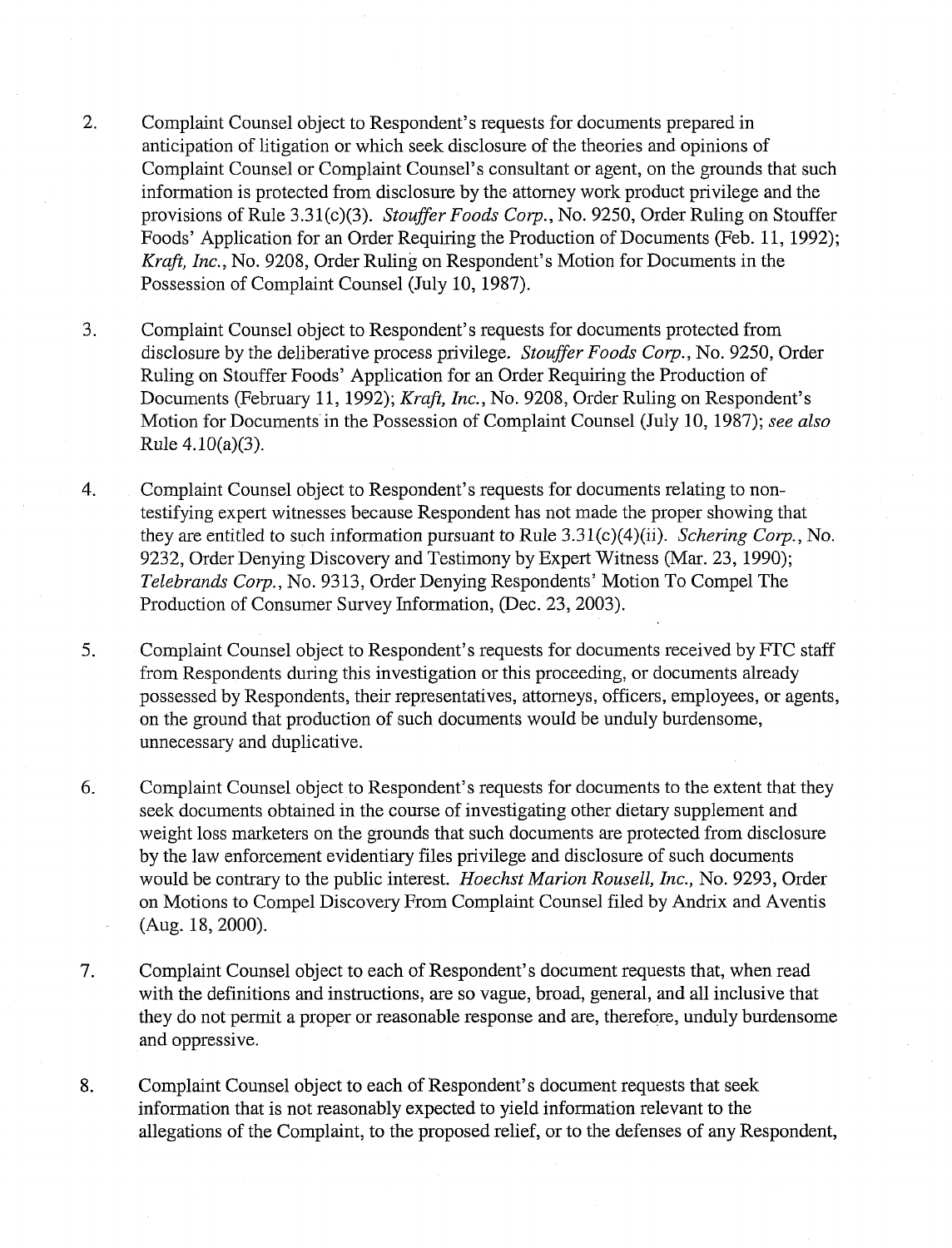in violation of the limits of discovery set by Rule  $3.31(c)(1)$  of the Commission's Rules of Practice.

9. Complaint Counsel object to the Definitions and General Instructions to the extent that they impose an obligation greater than that imposed by the Commission's Rules of Practice and the provisions of the Pretrial Scheduling Order.

# **GENERAL RESPONSES**

1. Complaint Counsel's responses are made subject to all objections as to competence, relevance, privilege, materiality, propriety, admissibility and any and all other objections and grounds that would require the exclusion of any statement contained herein if any requests were asked of, or if any statements contained herein were made by, or if any documents referenced here were offered by a witness present and testifying in court, all of which objections are reserved and may be interposed at the time of the hearing.

2. The fact that Complaint Counsel have answered or objected to any document request or part thereof should not be taken as an admission that Complaint Counsel accept or admit the existence of any facts or documents set forth in or assumed by such request or that such answer or objection constitutes admissible evidence. The fact that Complaint Counsel have responded to any request is not intended and shall not be construed as a waiver by Complaint Counsel of all or any part of any objection to any request.

3. Complaint Counsel have not completed their discovery in ths case, and additional documents may be discovered that are responsive to Respondent's' request for documents. Complaint Counsel reserve the right to supplement the responses provided herein as appropriate during the course of discovery.

# **DOCUMENT REOUESTS AND RESPONSES**

# **Request 1**

All documents identified in your responses to Respondent Dennis Gay's First Set of Interrogatories.

Response:

Complaint Counsel object to the extent that this Request is overbroad, unduly burdensome, or otherwise inconsistent with Respondent's obligations under the Rules of Practice. To the extent that this request calls for attorney notes and internal memoranda, these documents are protected from disclosure as attorney work product, as more fully set forth in General Objection 2. Subject to and without waiving these objections or the General Objections stated above, Complaint Counsel have previously produced responsive documents and will continue to supplement this Request as necessary.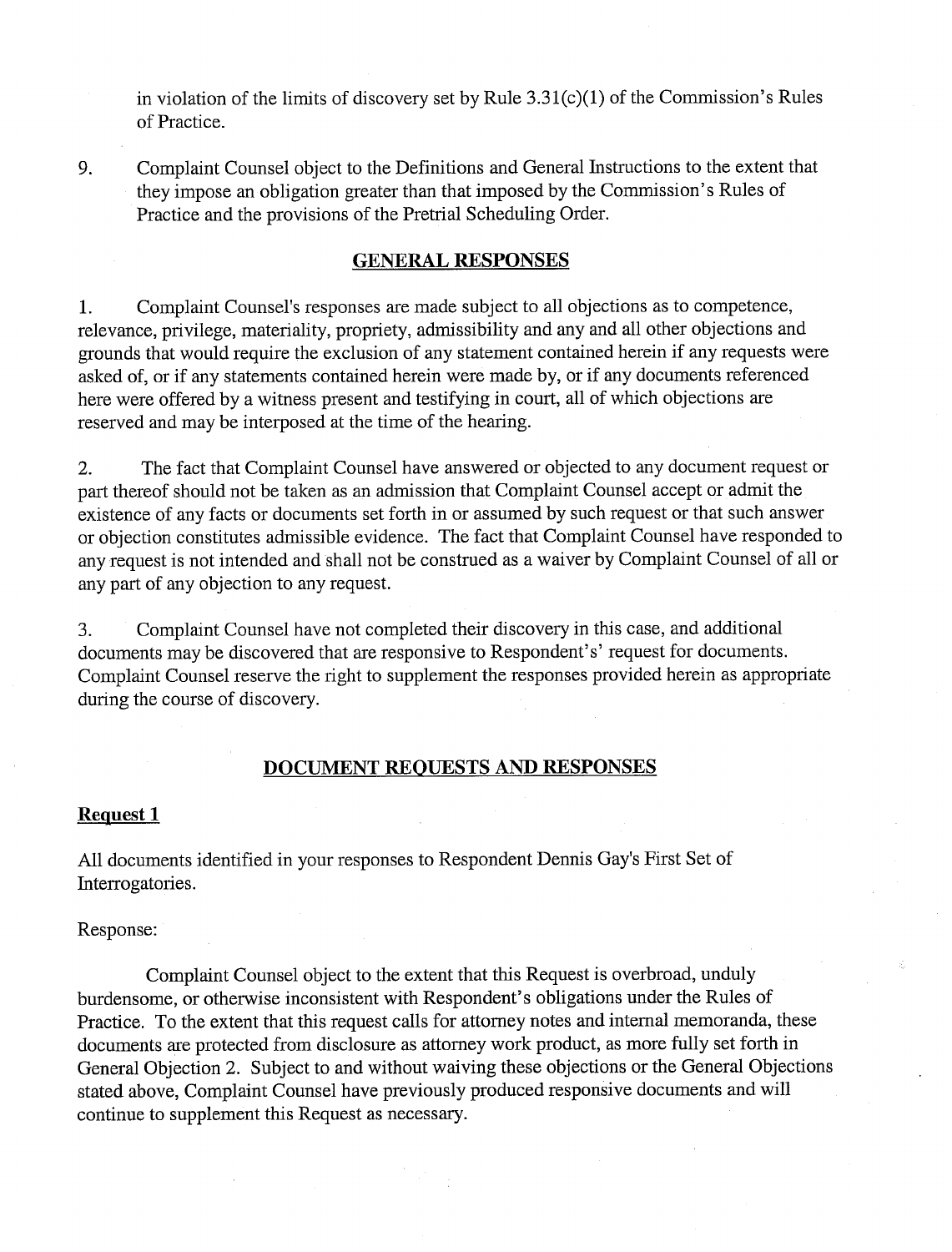#### Request **2**

All documents indicating, suggesting, or implying that any of the Advertisements, or any representation in any of the Advertisements, is false or misleading.

# Response:

Complaint Counsel object to the extent that this Request seeks information relating to non-testifying or consulting expert witnesses (General Objection 4). Complaint Counsel further object to this Request because certain documents are protected from disclosure as attorney work product (General Objection 2) or by deliberative process privilege (General Objection 3). Subject to and without waiving these objections or the General Objections stated above, Complaint Counsel have previously produced responsive documents and will continue to supplement this Request as necessary.

# Request **3**

All documents indicating, suggesting, or implying that any of the Challenged Products, or any ingredient (e.g., aminophylline, glucomannan, or ephedrine) of the ChallengedProducts, causes or may cause a loss of fat or a loss of weight.

# Response:

Complaint Counsel object to this Request on the grounds that it is overbroad and unduly burdensome to the extent that it calls for documents relating to all ingredients, not just the active ingredients. Complaint Counsel further object to this Request because certain documents are protected from disclosure as attorney work product (General Objection 2), or by deliberative process privilege (General Objection 3), and as information relating to non-testifying or consulting expert witnesses (General Objection 4). In addition, this Request calls for documents which are not in Complaint Counsel's possession, custody, or control. Subject to and without waiving these objections or the General Objections stated above, Complaint Counsel have produced responsive documents, but will continue to supplement this Request as necessary.

#### Request 4

All **documents** indicating, suggesting, or implying that any of the **Challenged Products**, or any ingredient (e.g., aminophylline, glucomannan, or ephedrine) of the Challenged Products, does NOT cause a loss of fat or a loss of weight.

# Response:

Complaint Counsel object to this Request on the grounds that it is overbroad and unduly burdensome to the extent that it calls for documents relating to all ingredients, not just the active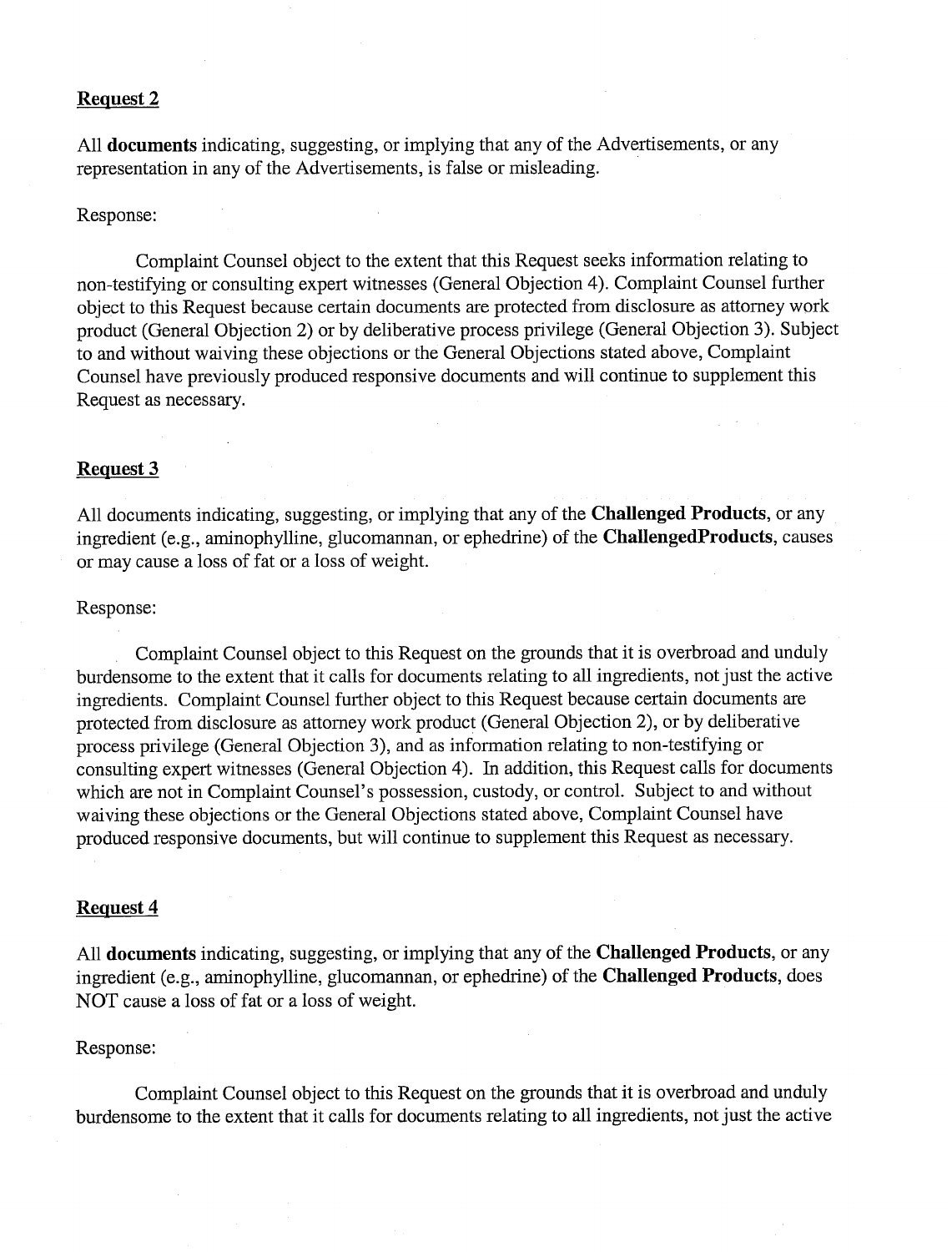ingredients. Complaint Counsel further object to this Request because certain documents are protected from disclosure as attorney work product (General Objection 2), or by deliberative process privilege (General Objection 3), and as information relating to non-testifying or consulting expert witnesses (General Objection 4). In addition, this Request calls for documents which are not in Complaint Counsel's possession, custody, or control. Subject to and without waiving these objections or the General Objections stated above, Complaint Counsel have produced responsive documents, but will continue to supplement this Request as necessary.

**Request 5** [Respondent's Request 4 (repeated #4)]

All **documents relating to or referring to** the **Topical Fat Reduction Study, Regional Fat Loss Study, GREEWAYBRAYIHEBER PUBLISHED STUDIES, First Fiber Study, Second Fiber Study,** or the **Ephedrine Study.** 

Response:

Complaint Counsel object to this Request because certain documents are protected from disclosure as attorney work product (General Objection 2) or by deliberative process privilege (General Objection 3). Complaint Counsel further object to the extent this Request seeks information relating to non-testifying or consulting expert witnesses (General Objection 4). In addition, this Request calls for documents which are not in Complaint Counsel's possession, custody, or control. Subject to and without waiving these objections or the General Objections stated above, Complaint Counsel have produced responsive documents, but will continue to supplement this Request as necessary.

**Request 6 [Respondent's Request 5]** 

All **documents relating to or referring to** any of the **Respondents, Challenged Products,** or **Advertisements. (You** need not produce **documents** produced by the **Respondents** since the **Complaint** was filed.)

Response:

Complaint Counsel object to this Request on the grounds that it is overbroad and unduly burdensome and calls for documents Respondent produced to Complaint Counsel prior to the filing of the Complaint that are already in Respondent's possession, custody or control. Complaint Counsel also object to ths Request on the grounds that it would include documents that are protected from disclosure as attorney work product (General Objection 2), or by deliberative process privilege (General Objection 3), or exempt from disclosure to the extent this Request seeks information relating to non-testifying or consulting expert witnesses (General Objection 4). In addition, this Request calls for documents which are not in Complaint Counsel's possession, custody, or control. Subject to and without waiving these objections or the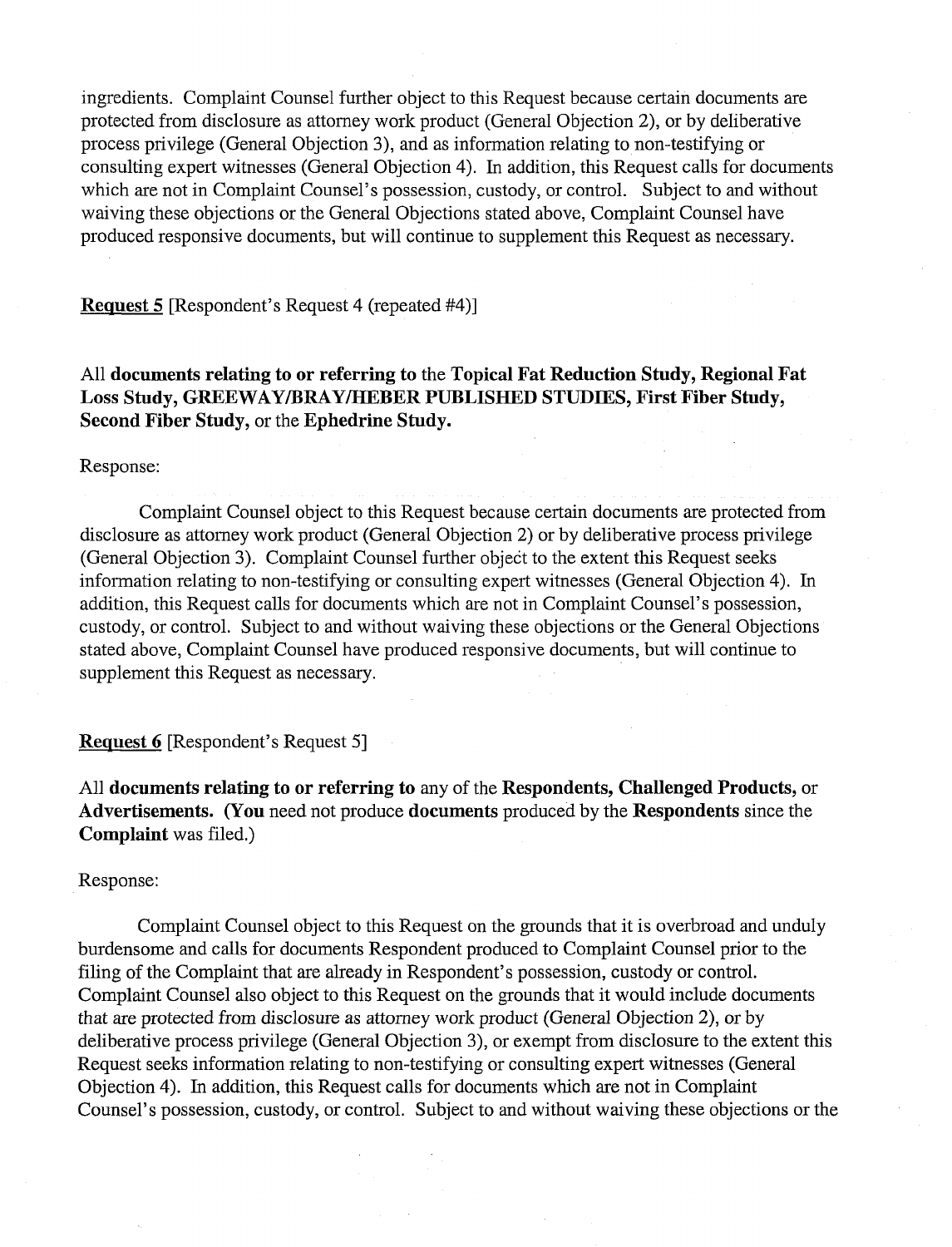General Objections stated above, Complaint Counsel have produced responsive documents, but will continue to supplement this Request as necessary.

**Request 7** [Respondent's Request 6]

All **communications** between the **FTC** and any other **person** relating to any of the **Respondents, Challenged Products,** or **Advertisements.** 

Response:

Complaint Counsel object to this Request on the grounds that it is overbroad and unduly burdensome. Complaint Counsel also object to this Request on the grounds that it would include documents that are protected from disclosure as attorney work product (General Objection 2) or by deliberative process privilege (General Objection 3), or exempt from disclosure to the extent this Request seeks information relating to non-testifying or consulting expert witnesses (General Objection 4). Complaint counsel also object to the extent that this Request seeks documents that fall within the government informant's privilege. *Diran M. Seropian, M..D.*, Docket No. 9248, 1991 F.T.C. LEXIS 451 (Oct. 11, 1991). Subject to and without waiving these objections or the General Objections stated above, Complaint Counsel have produced responsive documents, bat will continue to supplement this Request as necessary.

# **Request 8** [Respondent's Request 71

All **documents** indicating, suggesting or implying that in disseminating any of the Advertisements, Mr. Gay did not satisfy or comply with the standards relating to Sections 5 and 12 of the Federal Trade Commission Act as set forth in the **Garvey Case.** 

# Response:

Complaint Counsel object to this Request on the grounds that it is vague, overbroad, and unduly burdensome. Complaint Counsel further object to this Request on the grounds that it would include documents that are protected from disclosure as attorney work product (General Objection 2) or by deliberative process privilege (General Objection 3).

**Request 9** [Respondent's Request 8]

All **documents** that the FTC has considered or relied upon in evaluating the Advertisements.

Response:

Complaint Counsel object to this Request on the grounds that it would include documents ' that are protected from disclosure as attorney work product (General Objection 2) or by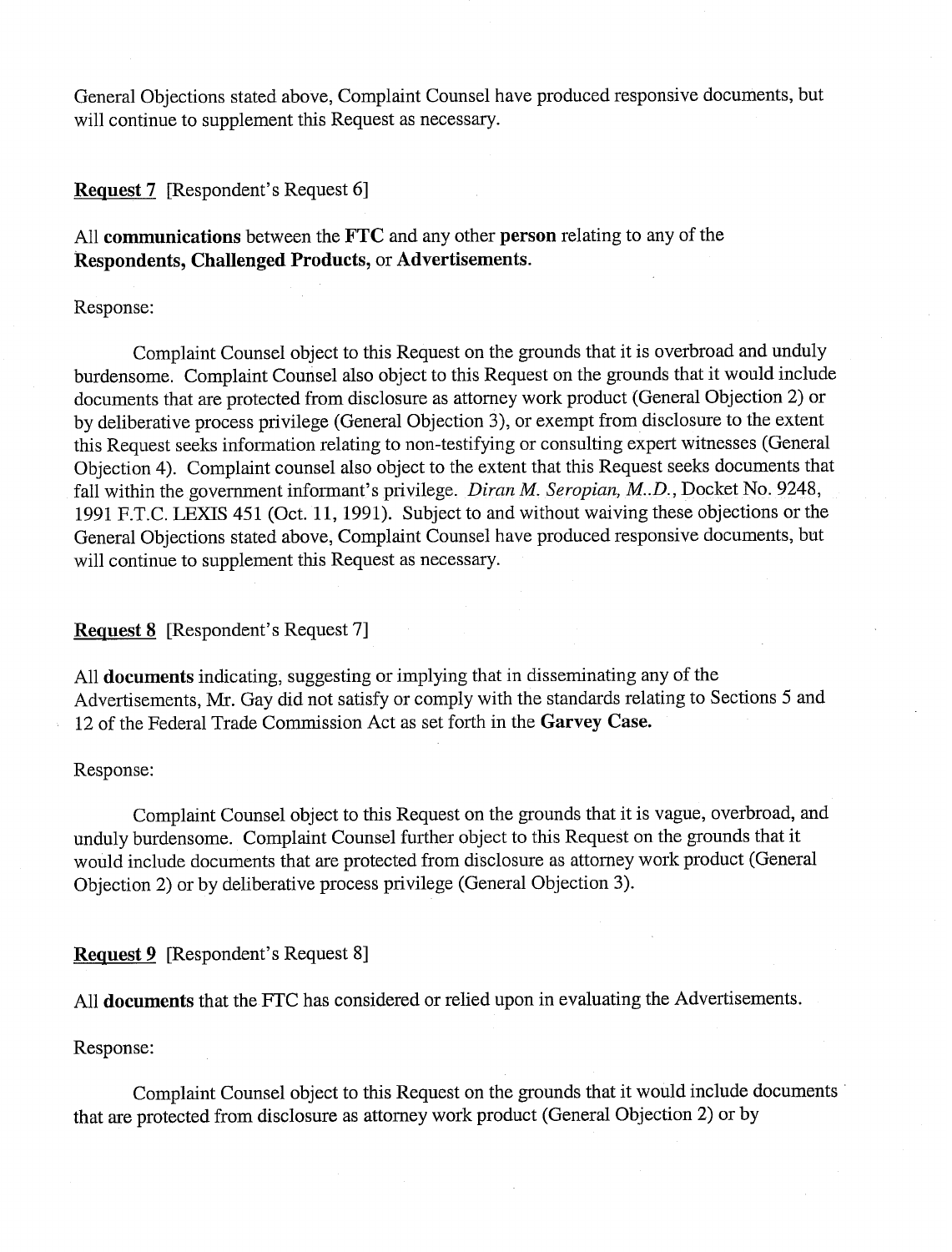deliberative process privilege (General Objection 3), or exempt from disclosure to the extent this Request seeks information relating to non-testifying or consulting expert witnesses (General Objection 4). Subject to and without waiving these objections or the General Objections stated above, Complaint Counsel have produced responsive documents, but will continue to supplement this Request as necessary.

# **Request 10** [Respondent's Request 91

All **documents** that the FTC has considered or relied upon in evaluating the Challenged Products.

### Response:

Complaint Counsel object to this Request on the grounds that it would include documents that are protected from disclosure as attorney work product (General Objection 2) or by deliberative process privilege (General Objection 3) or exempt from disclosure to the extent this Request seeks information relating to non-testifying or consulting expert witnesses (General Objection 4). Subject to and without waiving these objections or the General Objections stated above, Complaint Counsel have produced responsive documents, but will continue to supplement this Request as necessary.

# **Request 11** [Respondent's Request 10]

All **documents** that the FTC has considered or relied upon in evaluating any of the substantiation or documents (e.g., GREENWAY/BRAY/HEBER PUBLISHED STUDIES) Respondents have provided in support of the Advertisements and/or Challenged Products.

# Response:

Complaint Counsel object to this Request on the grounds that it would include documents that are protected from disclosure as attorney work product (General Objection 2) or by deliberative process privilege (General Objection 3) or exempt from disclosure to the extent this Request seeks information relating to non-testifying or consulting expert witnesses (General Objection 4). Subject to and without waiving these objections or the General Objections stated above, Complaint Counsel have produced responsive documents, but will continue to supplement this Request as necessary.

# **Request 12** [Respondent's Request 111

Copies of all Respondents' advertisements, whether in print, audio, visual, or any other medium, reviewed by the FTC prior to filing the instant Complaint, including copies of all Advertisements expressly or implicitly identified in the Complaint.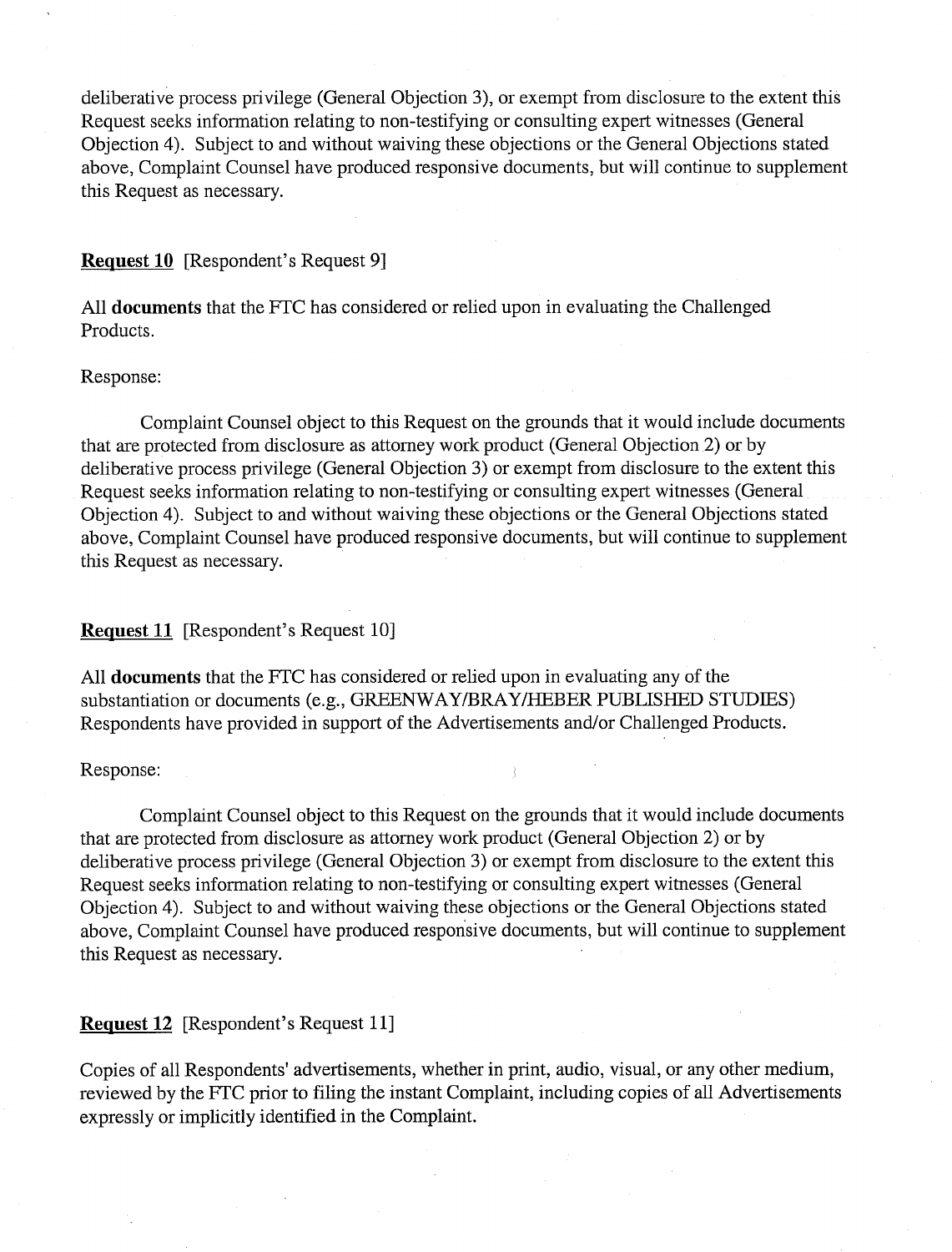Response:

Complaint Counsel object to this Request because certain documents responsive to this request are documents that the Respondents and their counsel have in fact provided to Complaint Counsel and hence the request calls for documents that are already in Respondent's possession, custody or control. Subject to and without waiving these objections or the General Objections stated above, Complaint Counsel have produced responsive documents, but will continue to supplement this Request as necessary.

Dated: December 1, 2004 Respectfully submitted,

**Laureen** Kapin (202) 326-3237 Walter C. Gross (202) 326-33 19 Joshua S. Millard (202) 326-2454 Robin M. Richardson (202) 326-2798 Laura Schneider (202) 326-2604

Bureau of Consumer Protection Federal Trade Commission 600 Pennsylvania Avenue, N.W. Washington, D.C. 20580